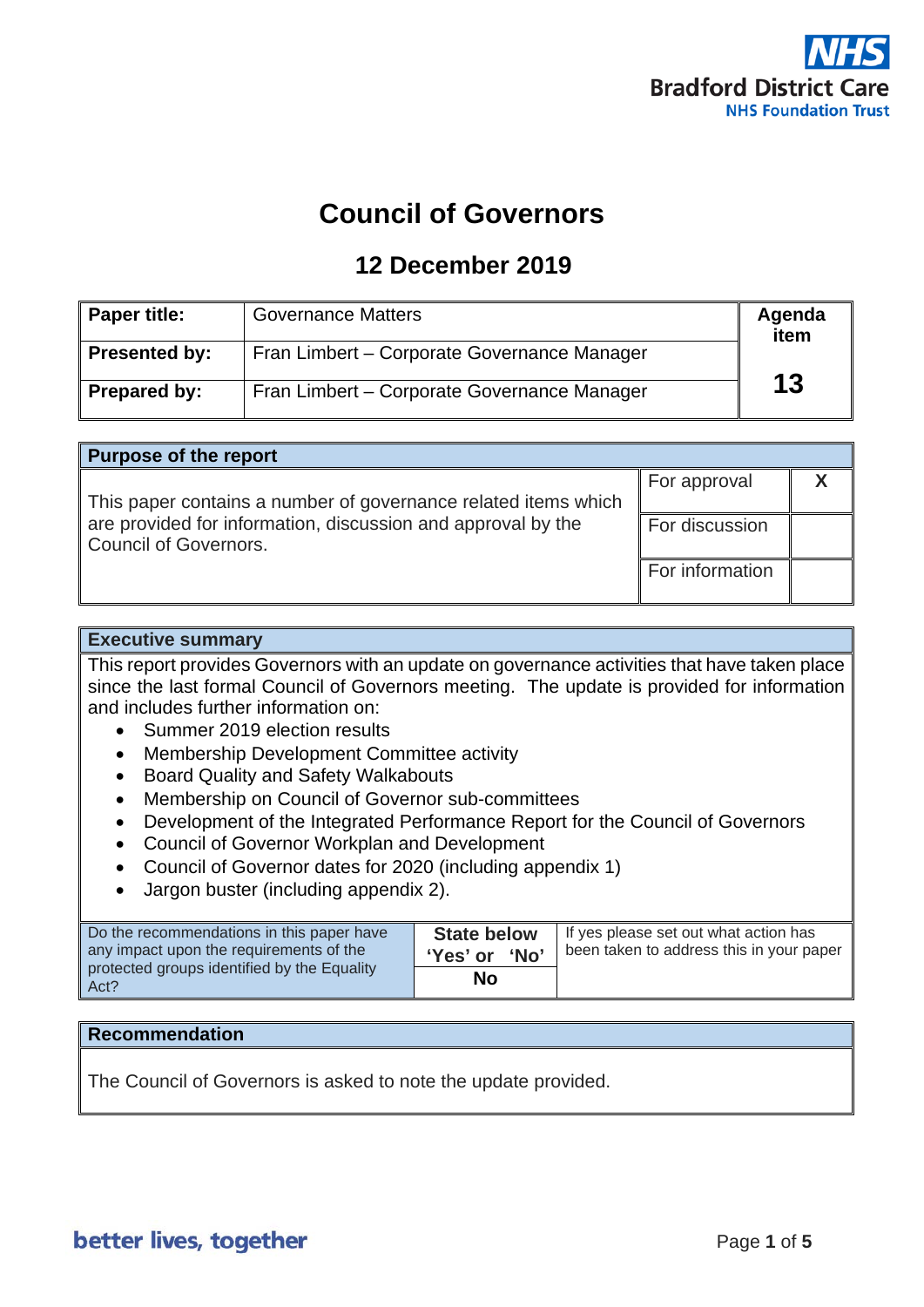

| <b>Strategic vision</b><br>Please mark those that apply with an X        |                                              |                                                                      |                                                                |                                   |
|--------------------------------------------------------------------------|----------------------------------------------|----------------------------------------------------------------------|----------------------------------------------------------------|-----------------------------------|
| <b>Providing</b><br>excellent quality<br>services and<br>seamless access | <b>Creating the</b><br>best place to<br>work | <b>Supporting</b><br>people to live<br>to their fullest<br>potential | <b>Financial</b><br>sustainability<br>growth and<br>innovation | <b>Governance</b><br>and well-led |
|                                                                          |                                              |                                                                      |                                                                |                                   |

| <b>Care Quality Commission domains</b> |                  |                   |               |                 |
|----------------------------------------|------------------|-------------------|---------------|-----------------|
| Please mark those that apply with an X |                  |                   |               |                 |
| <b>Safe</b>                            | <b>Effective</b> | <b>Responsive</b> | <b>Caring</b> | <b>Well Led</b> |
|                                        |                  |                   |               |                 |
|                                        |                  |                   |               |                 |

| <b>Relationship to the Board</b><br><b>Assurance Framework</b><br>$\vert$ (BAF) | The work contained with this report links to the following<br>strategic risk(s) as identified in the BAF:<br>$\bullet$ N/A.                 |
|---------------------------------------------------------------------------------|---------------------------------------------------------------------------------------------------------------------------------------------|
| Links to the Corporate Risk<br><b>Register (CRR)</b>                            | The work contained with this report links to the following<br>corporate risk(s) as identified in the CRR:<br>$\bullet$ N/A.                 |
| Compliance and regulatory<br>implications                                       | The following compliance and regulatory implications<br>have been identified as a result of the work outlined in this<br>report:<br>$N/A$ . |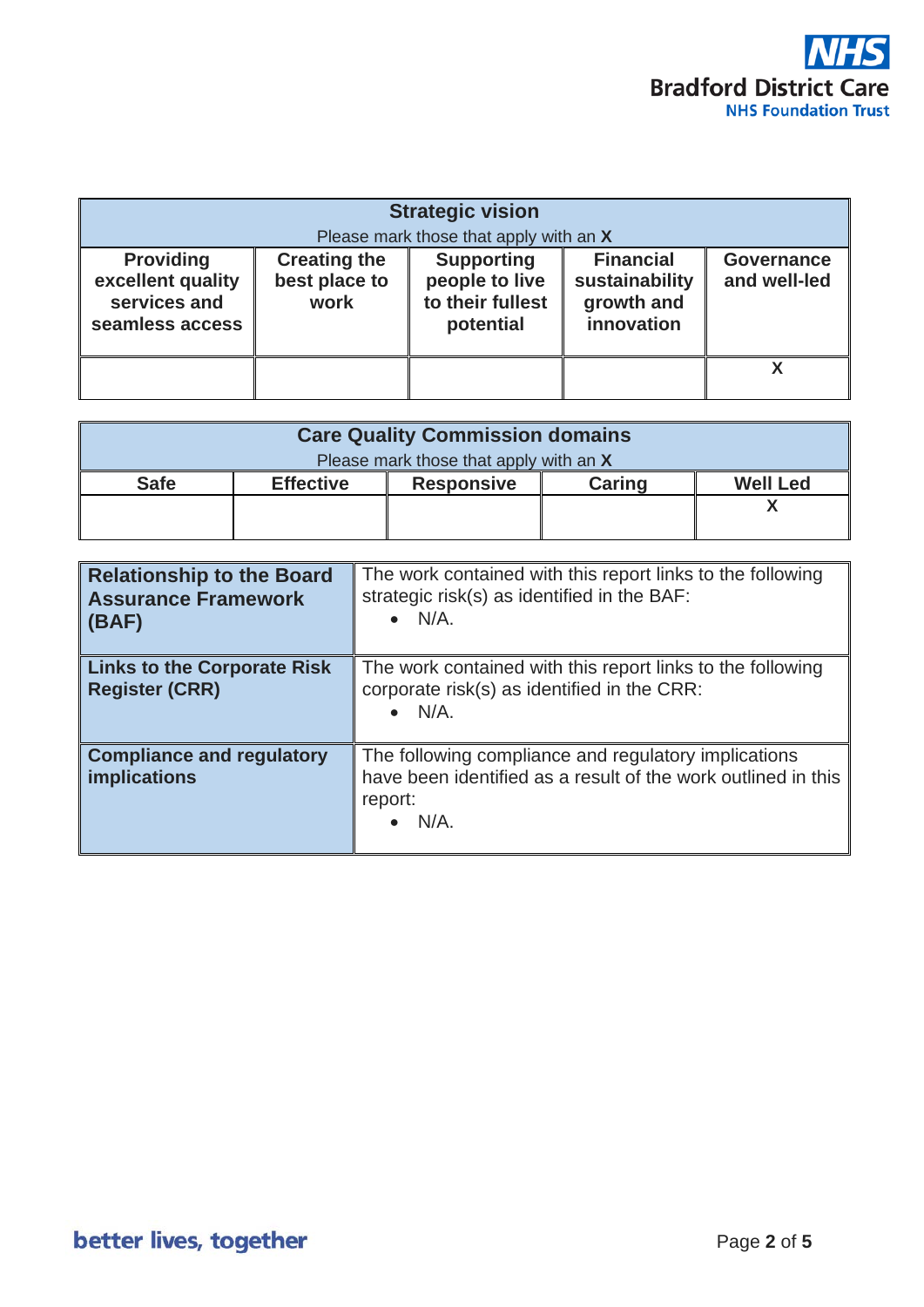

# **Meeting of the Council of Governors**

# **12 December 2019**

## **Governance Matters**

### Summer 2019 governor elections

11 July 2019 saw the nomination phase open for the summer 2019 Governor election campaign. There were five seats available, two for Bradford South; two staff clinical; and one for staff non-clinical. All five seats were successfully recruited to and I would like to extend a very warm welcome to the following governors:

Stan Clay (Public, Bradford South) Joyce Thackwray (Public, Bradford South) Belinda Marks (Staff, Clinical) Linzi Maybin (Staff, Clinical) Abdul Khalifa (Staff, Non-clinical).

All of these governors have completed the induction programme.

### Membership Development Committee

The Committee last met on 2 October 2019. Topics discussed included development of the refresh of the membership engagement strategy, which will be entitled: Governors, Representing You; and defining priorities that will support the delivery of the new strategy. Further information on the development of Governors, Representing You, will be presented on the 12 December 2019. It will be an interactive session which provides the opportunities for Governors to feedback and help develop this exciting work even further.

### Board Quality and Safety Walkabouts

Thursday 31 October 2019 saw the latest Board engagement visits take place at the Trust. Board walkabouts are now using a themed approach and the recent visits took place across the children and young people's services. Board walkarounds are a mechanism of Board members engaging directly with services. As you know the foundation trust model is built on the chain of accountability, with the Non-executive Directors being accountable to the Council of Governors. To support Governors to carry out your statutory duty of holding the Non-executive Directors to account, Governors are invited to attend the Walkabouts to observe the Non-executive Directors carrying out their role. The visits are led by the Executive Director and Nonexecutive Directors. At the last Walkabout visits, five governors attended.

### better lives, together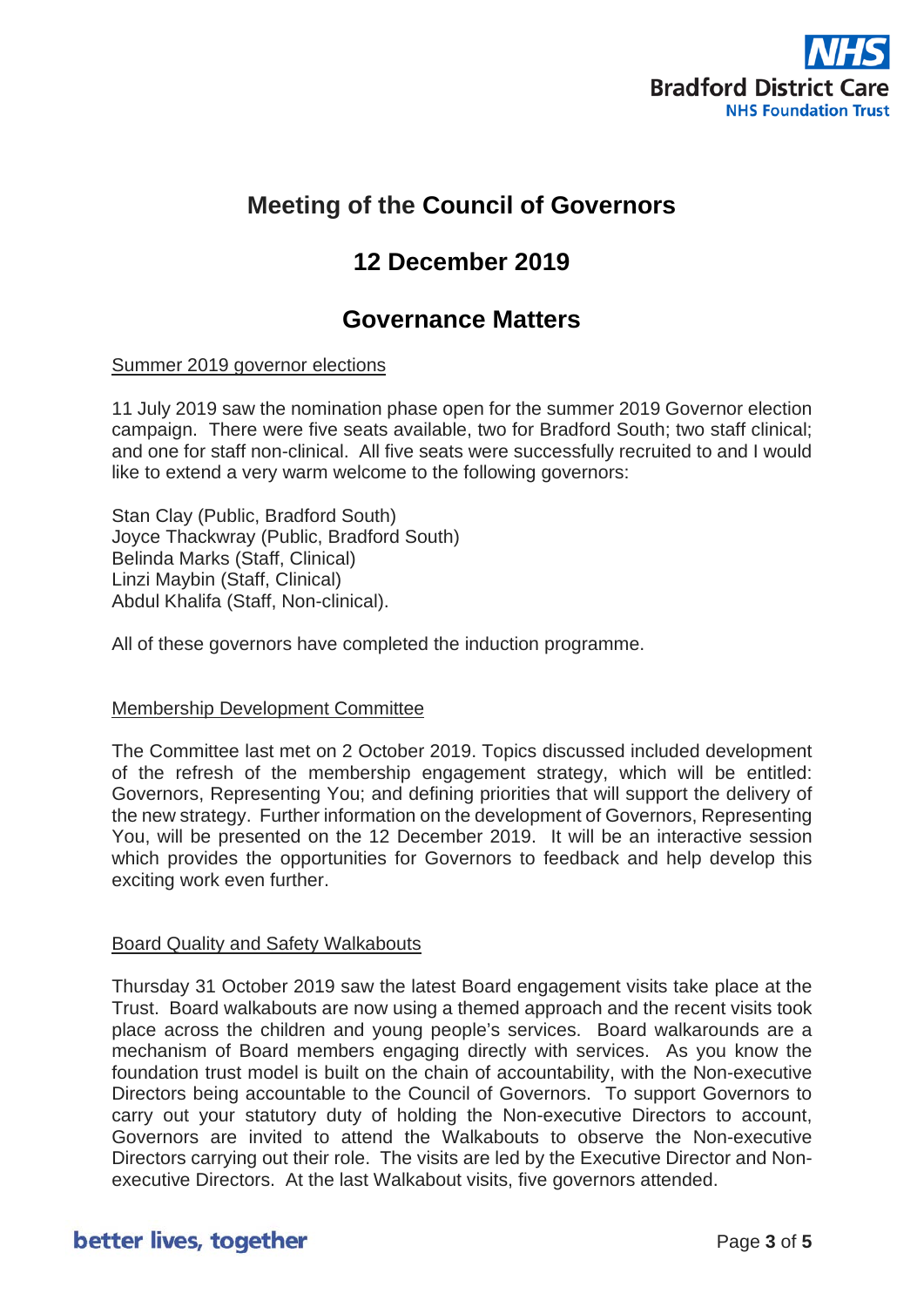

### Governor Membership

Below outlines the current membership of Governors for the Council's subcommittees.

### **Remuneration Committee**

Nicky Green (Chair) (Public, Keighley) Craig Berry (Staff, Non-clinical) Sid Brown (Public, Shipley) Stan Clay (Public, Bradford South) Steve Oversby (Appointed, Barnardos).

### **Nomination Committee**

Nicky Green (Chair) (Public, Keighley) Linzi Maybin (Staff, Clinical) Tina Butler (Appointed, Bradford Assembly).

### **Membership and Development Committee**

Nicky Green (Chair) (Public, Keighley) Tina Butler (Appointed, Bradford Assembly) Surji Cair (Public, Shipley) Zahra Niazi (Public, East) Colin Perry (Public, Bradford West) David Pearson (Public, Craven) Rupy Hayre (Public, Bradford East) Sid Brown (Public, Shipley).

### Development of the Integrated Performance Report for the Council of Governors

Building on previous conversations and feedback received from Governors on the Integrated Performance Report that is presented to the formal Council of Governors meetings, it has been agreed that the report will be developed. Susan Ince, Deputy Director for Performance and Planning will be leading on the development and will be working with Governors through a Task and Finish Group.

Susan has undertaken a benchmarking exercise looking at the performance data that is presented to other NHS foundation trusts Council of Governors, which has included reviewing the report and speaking to the lead within the other trusts. I would like to thank those Governors who have expressed an interest in supporting this development work as well as inviting other Governors to be involved in this workstream. Please get in touch with Fran Limbert to express your interest, it would be great to have representation from all governor constituencies.